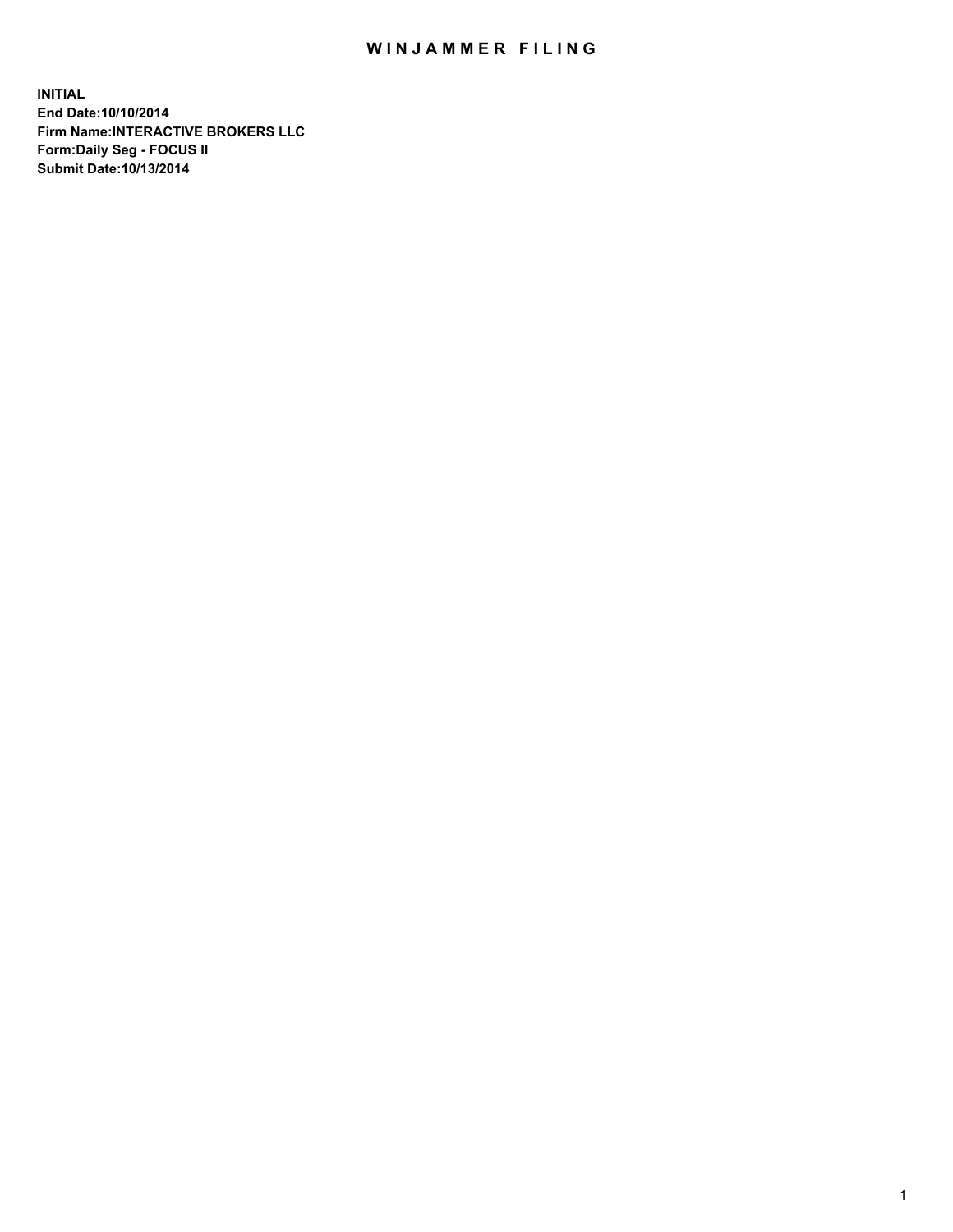## **INITIAL End Date:10/10/2014 Firm Name:INTERACTIVE BROKERS LLC Form:Daily Seg - FOCUS II Submit Date:10/13/2014 Daily Segregation - Cover Page**

| Name of Company<br><b>Contact Name</b><br><b>Contact Phone Number</b><br><b>Contact Email Address</b>                                                                                                                                                                                                                          | <b>INTERACTIVE BROKERS LLC</b><br><b>Michael Ellman</b><br>203-422-8926<br>mellman@interactivebrokers.co<br>m |
|--------------------------------------------------------------------------------------------------------------------------------------------------------------------------------------------------------------------------------------------------------------------------------------------------------------------------------|---------------------------------------------------------------------------------------------------------------|
| FCM's Customer Segregated Funds Residual Interest Target (choose one):<br>a. Minimum dollar amount: ; or<br>b. Minimum percentage of customer segregated funds required:% ; or<br>c. Dollar amount range between: and; or<br>d. Percentage range of customer segregated funds required between:% and%.                         | $\overline{\mathbf{0}}$<br>0<br>155,000,000 245,000,000<br>00                                                 |
| FCM's Customer Secured Amount Funds Residual Interest Target (choose one):<br>a. Minimum dollar amount: ; or<br>b. Minimum percentage of customer secured funds required:% ; or<br>c. Dollar amount range between: and; or<br>d. Percentage range of customer secured funds required between:% and%.                           | $\overline{\mathbf{0}}$<br>0<br>80,000,000 120,000,000<br>0 <sub>0</sub>                                      |
| FCM's Cleared Swaps Customer Collateral Residual Interest Target (choose one):<br>a. Minimum dollar amount: ; or<br>b. Minimum percentage of cleared swaps customer collateral required:% ; or<br>c. Dollar amount range between: and; or<br>d. Percentage range of cleared swaps customer collateral required between:% and%. | $\overline{\mathbf{0}}$<br><u>0</u><br>0 <sub>0</sub><br>0 <sub>0</sub>                                       |
| Current ANC:on<br><b>Broker Dealer Minimum</b><br>Debit/Deficit - CustomersCurrent AmountGross Amount<br>Domestic Debit/Deficit                                                                                                                                                                                                | 2,508,974,017 10-OCT-2014<br>348,968,652<br>3,248,057                                                         |
| Foreign Debit/Deficit<br>Debit/Deficit - Non CustomersCurrent AmountGross Amount<br>Domestic Debit/Deficit<br>Foreign Debit/Deficit<br>Proprietary Profit/Loss<br>Domestic Profit/Loss                                                                                                                                         | 4,417,1930<br>0 <sub>0</sub><br>0 <sub>0</sub><br>$\overline{\mathbf{0}}$                                     |
| Foreign Profit/Loss<br>Proprietary Open Trade Equity<br>Domestic OTE<br>Foreign OTE<br><b>SPAN</b><br><b>Customer SPAN Calculation</b>                                                                                                                                                                                         | $\overline{\mathbf{0}}$<br>$\overline{\mathbf{0}}$<br><u>0</u><br>1,100,084,410                               |
| Non-Customer SPAN Calcualation<br><b>Proprietary Capital Charges</b><br>Minimum Dollar Amount Requirement<br>Other NFA Dollar Amount Requirement                                                                                                                                                                               | 20,179,923<br><u>0</u><br>20,000,000 [7465]<br>21,313,368 [7475]                                              |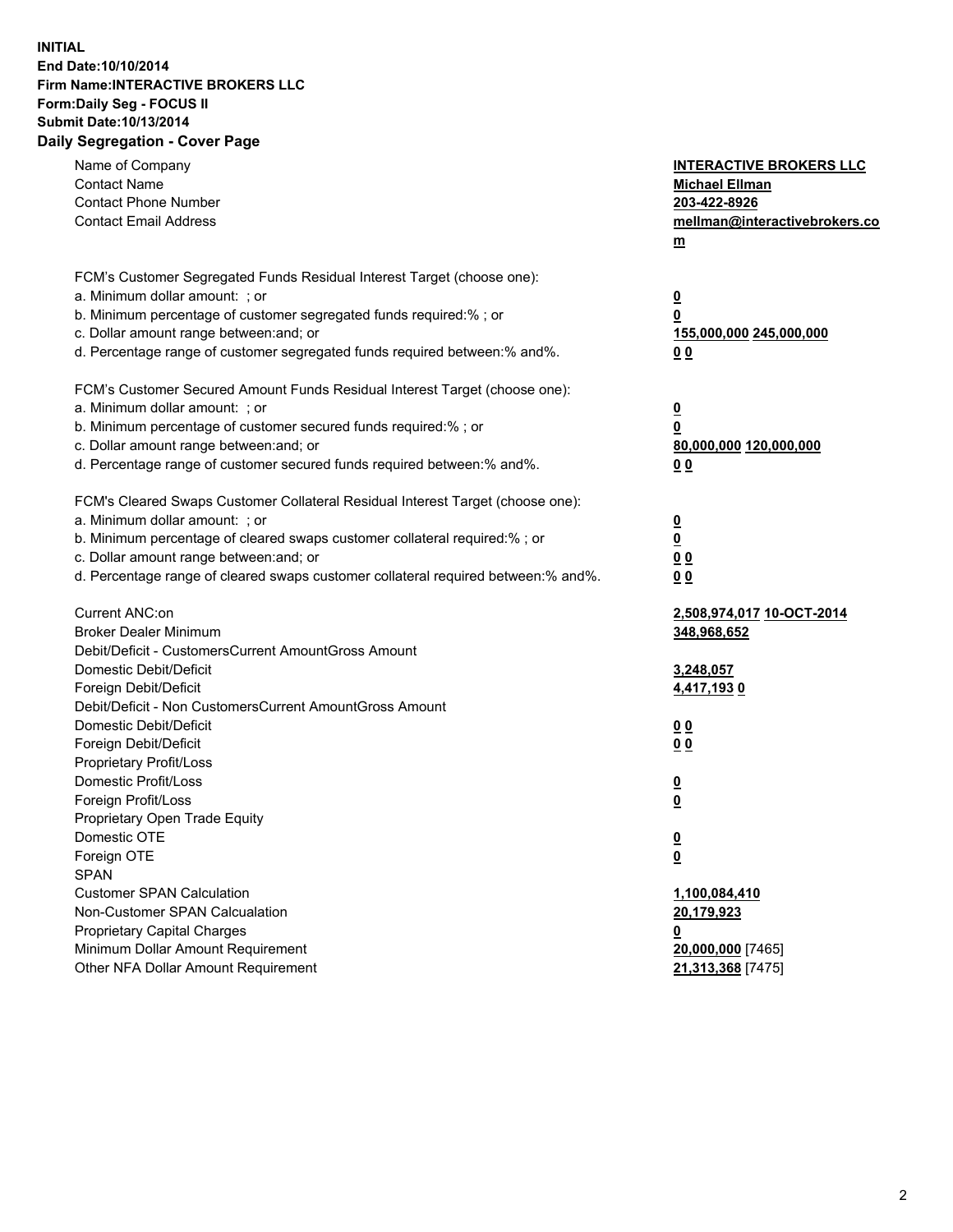## **INITIAL End Date:10/10/2014 Firm Name:INTERACTIVE BROKERS LLC Form:Daily Seg - FOCUS II Submit Date:10/13/2014 Daily Segregation - Secured Amounts**

|                | Dany Oogregation - Oecarea Amounts                                                          |                                   |
|----------------|---------------------------------------------------------------------------------------------|-----------------------------------|
|                | Foreign Futures and Foreign Options Secured Amounts                                         |                                   |
|                | Amount required to be set aside pursuant to law, rule or regulation of a foreign            | $0$ [7305]                        |
|                | government or a rule of a self-regulatory organization authorized thereunder                |                                   |
| 1.             | Net ledger balance - Foreign Futures and Foreign Option Trading - All Customers             |                                   |
|                | A. Cash                                                                                     | 317,081,031 [7315]                |
|                | B. Securities (at market)                                                                   | $0$ [7317]                        |
| 2.             | Net unrealized profit (loss) in open futures contracts traded on a foreign board of trade   | -12,038,704 [7325]                |
| 3.             | Exchange traded options                                                                     |                                   |
|                | a. Market value of open option contracts purchased on a foreign board of trade              | 66,632 [7335]                     |
|                | b. Market value of open contracts granted (sold) on a foreign board of trade                | -289,002 [7337]                   |
| 4.             | Net equity (deficit) (add lines 1.2. and 3.)                                                | 304,819,957 [7345]                |
| 5.             | Account liquidating to a deficit and account with a debit balances - gross amount           | 4,417,193 [7351]                  |
|                | Less: amount offset by customer owned securities                                            | 0 [7352] 4,417,193 [7354]         |
| 6.             | Amount required to be set aside as the secured amount - Net Liquidating Equity              | 309,237,150 [7355]                |
|                | Method (add lines 4 and 5)                                                                  |                                   |
| 7.             | Greater of amount required to be set aside pursuant to foreign jurisdiction (above) or line | 309,237,150 [7360]                |
|                | 6.                                                                                          |                                   |
|                | FUNDS DEPOSITED IN SEPARATE REGULATION 30.7 ACCOUNTS                                        |                                   |
| $\mathbf{1}$ . | Cash in banks                                                                               |                                   |
|                | A. Banks located in the United States                                                       | 344,014,703 [7500]                |
|                | B. Other banks qualified under Regulation 30.7                                              | 0 [7520] 344,014,703 [7530]       |
| 2.             | Securities                                                                                  |                                   |
|                | A. In safekeeping with banks located in the United States                                   | $0$ [7540]                        |
|                | B. In safekeeping with other banks qualified under Regulation 30.7                          | 0 [7560] 0 [7570]                 |
| 3.             | Equities with registered futures commission merchants                                       |                                   |
|                | A. Cash                                                                                     | $0$ [7580]                        |
|                | <b>B.</b> Securities                                                                        | $0$ [7590]                        |
|                | C. Unrealized gain (loss) on open futures contracts                                         | $0$ [7600]                        |
|                | D. Value of long option contracts                                                           | $0$ [7610]                        |
|                | E. Value of short option contracts                                                          | 0 [7615] 0 [7620]                 |
| 4.             | Amounts held by clearing organizations of foreign boards of trade                           |                                   |
|                | A. Cash                                                                                     | $0$ [7640]                        |
|                | <b>B.</b> Securities                                                                        | $0$ [7650]                        |
|                | C. Amount due to (from) clearing organization - daily variation                             | $0$ [7660]                        |
|                | D. Value of long option contracts                                                           | $0$ [7670]                        |
| 5.             | E. Value of short option contracts                                                          | 0 [7675] 0 [7680]                 |
|                | Amounts held by members of foreign boards of trade<br>A. Cash                               |                                   |
|                | <b>B.</b> Securities                                                                        | 67,190,084 [7700]<br>$0$ [7710]   |
|                | C. Unrealized gain (loss) on open futures contracts                                         | -619,163 <sup>[7720]</sup>        |
|                | D. Value of long option contracts                                                           | 66,632 [7730]                     |
|                | E. Value of short option contracts                                                          | -289,008 [7735] 66,348,545 [7740] |
| 6.             | Amounts with other depositories designated by a foreign board of trade                      | 0 [7760]                          |
| 7.             | Segregated funds on hand                                                                    | $0$ [7765]                        |
| 8.             | Total funds in separate section 30.7 accounts                                               | 410,363,248 [7770]                |
| 9.             | Excess (deficiency) Set Aside for Secured Amount (subtract line 7 Secured Statement         |                                   |
|                | Page 1 from Line 8)                                                                         | 101,126,098 [7380]                |
| 10.            | Management Target Amount for Excess funds in separate section 30.7 accounts                 | 80,000,000 [7780]                 |
| 11.            | Excess (deficiency) funds in separate 30.7 accounts over (under) Management Target          | 21,126,098 [7785]                 |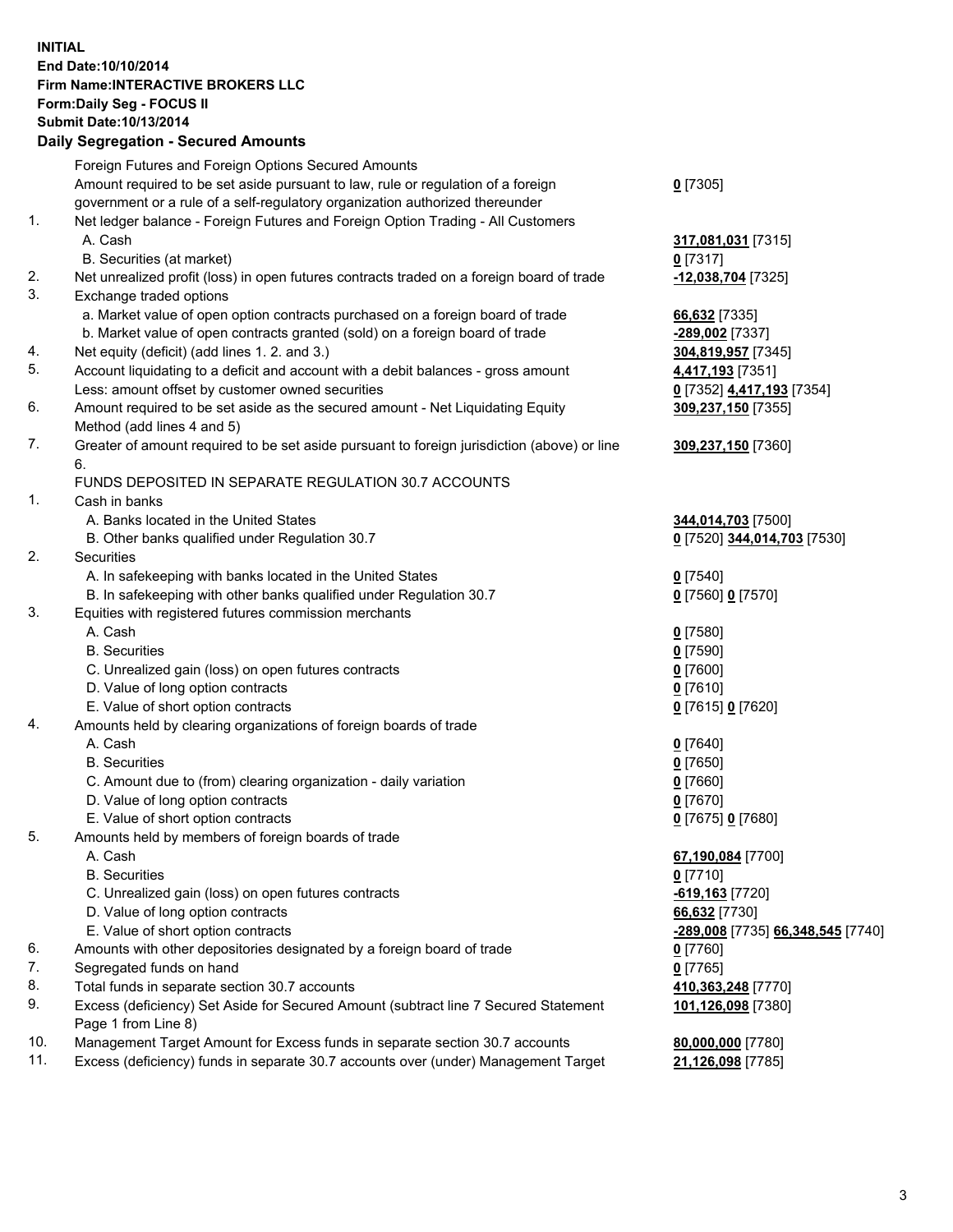**INITIAL End Date:10/10/2014 Firm Name:INTERACTIVE BROKERS LLC Form:Daily Seg - FOCUS II Submit Date:10/13/2014 Daily Segregation - Segregation Statement** SEGREGATION REQUIREMENTS(Section 4d(2) of the CEAct) 1. Net ledger balance A. Cash **2,373,306,689** [7010] B. Securities (at market) **0** [7020] 2. Net unrealized profit (loss) in open futures contracts traded on a contract market **52,466,194** [7030] 3. Exchange traded options A. Add market value of open option contracts purchased on a contract market **124,528,902** [7032] B. Deduct market value of open option contracts granted (sold) on a contract market **-244,270,123** [7033] 4. Net equity (deficit) (add lines 1, 2 and 3) **2,306,031,662** [7040] 5. Accounts liquidating to a deficit and accounts with debit balances - gross amount **3,248,057** [7045] Less: amount offset by customer securities **0** [7047] **3,248,057** [7050] 6. Amount required to be segregated (add lines 4 and 5) **2,309,279,719** [7060] FUNDS IN SEGREGATED ACCOUNTS 7. Deposited in segregated funds bank accounts A. Cash **433,948,160** [7070] B. Securities representing investments of customers' funds (at market) **1,107,943,629** [7080] C. Securities held for particular customers or option customers in lieu of cash (at market) **0** [7090] 8. Margins on deposit with derivatives clearing organizations of contract markets A. Cash **10,141,325** [7100] B. Securities representing investments of customers' funds (at market) **113,524,352** [7110] C. Securities held for particular customers or option customers in lieu of cash (at market) **0** [7120] 9. Net settlement from (to) derivatives clearing organizations of contract markets **808,128** [7130] 10. Exchange traded options A. Value of open long option contracts **2,763,027** [7132] B. Value of open short option contracts **-8,729,563** [7133] 11. Net equities with other FCMs A. Net liquidating equity **-87,959,098** [7140] B. Securities representing investments of customers' funds (at market) **959,966,593** [7160] C. Securities held for particular customers or option customers in lieu of cash (at market) **0** [7170] 12. Segregated funds on hand **0** [7150] 13. Total amount in segregation (add lines 7 through 12) **2,532,406,553** [7180] 14. Excess (deficiency) funds in segregation (subtract line 6 from line 13) **223,126,834** [7190] 15. Management Target Amount for Excess funds in segregation **155,000,000** [7194]

16. Excess (deficiency) funds in segregation over (under) Management Target Amount Excess

**68,126,834** [7198]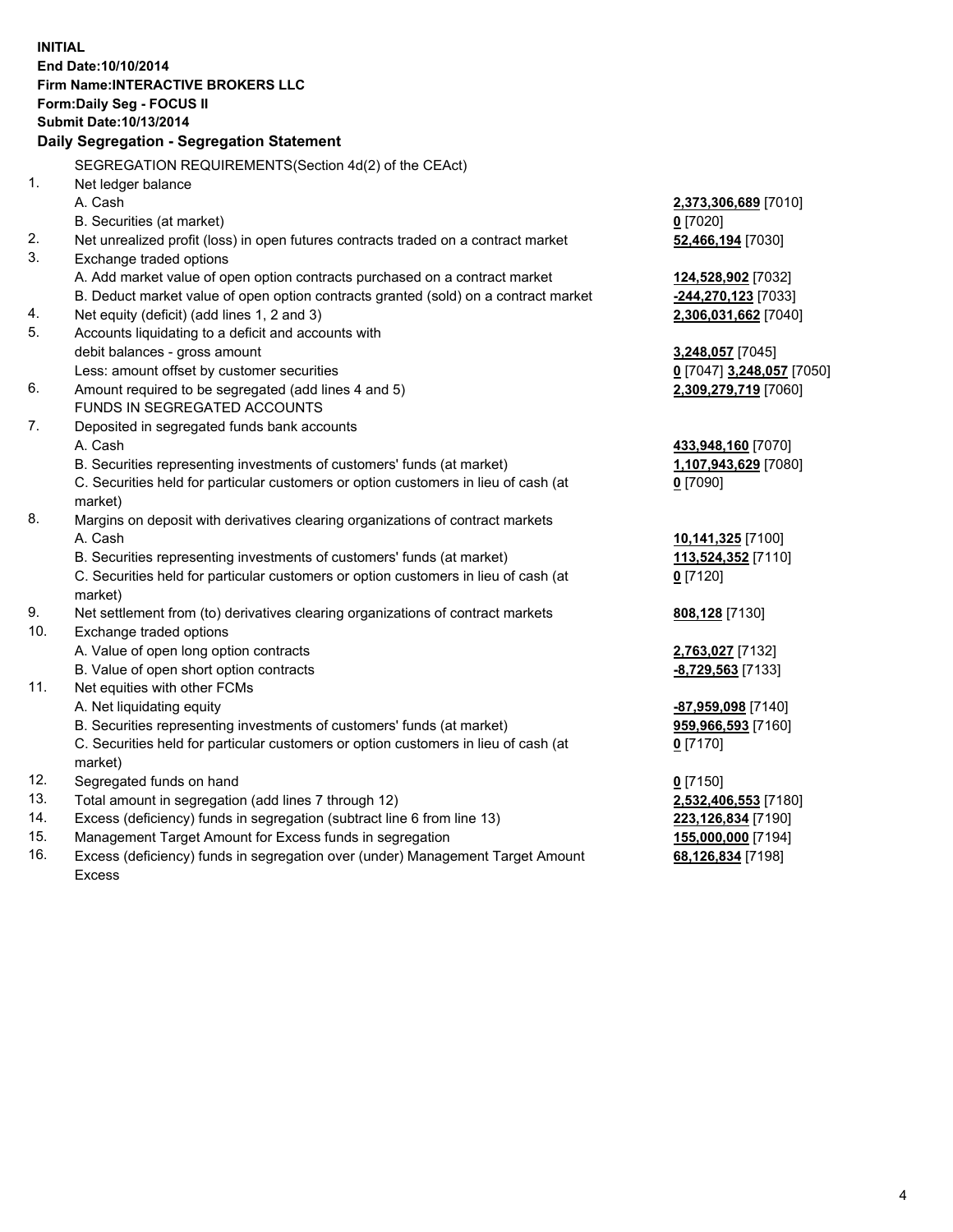## **INITIAL End Date:10/10/2014 Firm Name:INTERACTIVE BROKERS LLC Form:Daily Seg - FOCUS II Submit Date:10/13/2014 Daily Segregation - Supplemental**

| $\blacksquare$ | Total gross margin deficiencies - Segregated Funds Origin                              | 369,226 [9100] |
|----------------|----------------------------------------------------------------------------------------|----------------|
| $\blacksquare$ | Total gross margin deficiencies - Secured Funds Origin                                 | 258,365 [9101] |
| $\blacksquare$ | Total gross margin deficiencies - Cleared Swaps Customer Collateral Funds Origin       | $0$ [9102]     |
| $\blacksquare$ | Total gross margin deficiencies - Noncustomer and Proprietary Accounts Origin          | $0$ [9103]     |
| $\blacksquare$ | Total number of accounts contributing to total gross margin deficiencies - Segregated  | 18 [9104]      |
|                | Funds Origin                                                                           |                |
| $\sim$         | Total number of accounts contributing to total gross margin deficiencies - Secured     | $5$ [9105]     |
|                | <b>Funds Origin</b>                                                                    |                |
| $\blacksquare$ | Total number of accounts contributing to the total gross margin deficiencies - Cleared | $0$ [9106]     |
|                | Swaps Customer Collateral Funds Origin                                                 |                |
| $\blacksquare$ | Total number of accounts contributing to the total gross margin deficiencies -         | $0$ [9107]     |
|                | Noncustomer and Proprietary Accounts Origin                                            |                |
| $\blacksquare$ | Upload a copy of the firm's daily margin report the FCM uses to issue margin calls     |                |
|                | which corresponds with the reporting date.                                             |                |

10.10.2014 Commodity Margin Deficiency Report.xls